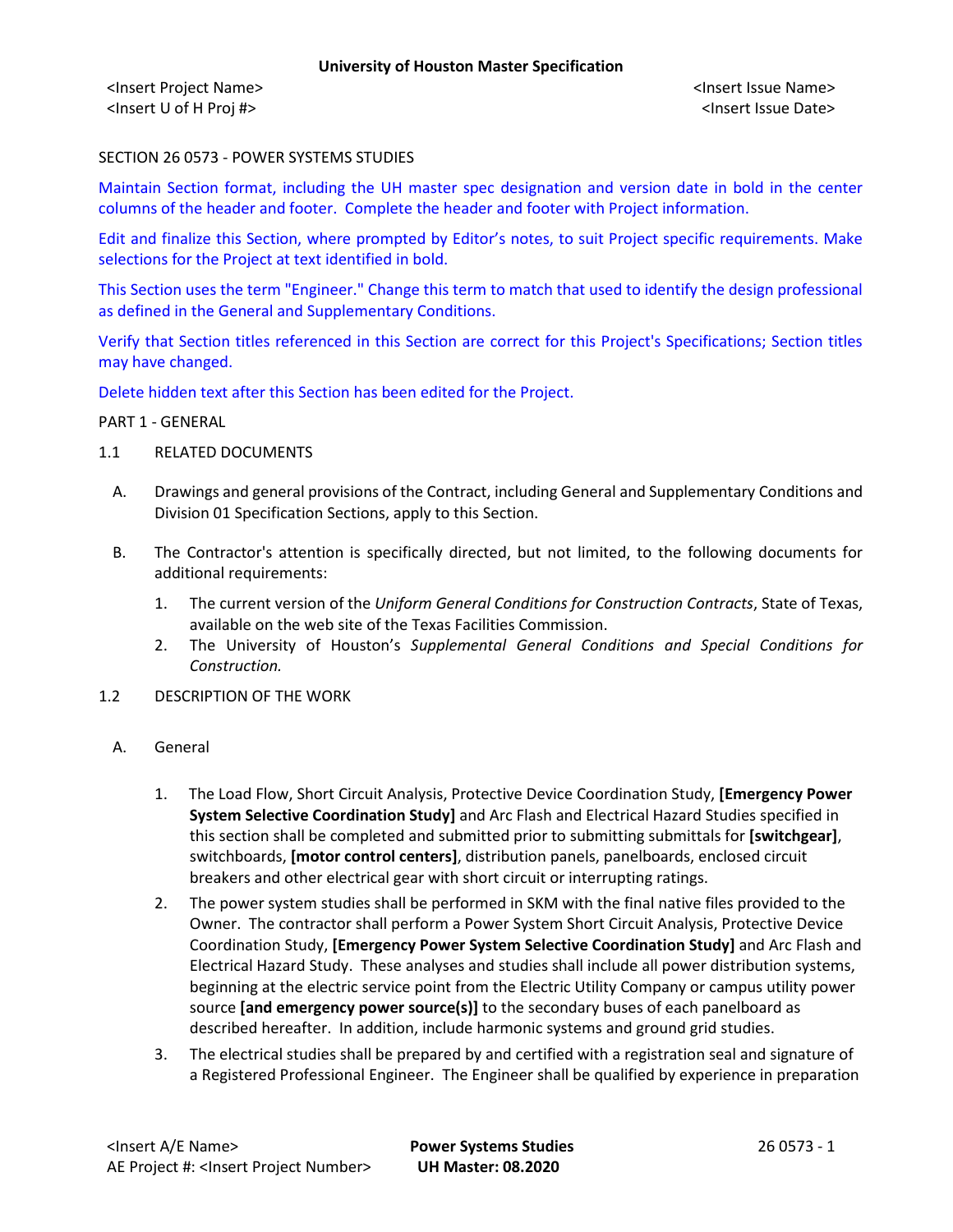<Insert Project Name> <Insert Issue Name> <Insert U of H Proj #> <Insert Issue Date>

of studies having similar requirements and of similar magnitude to that specified in this section of the Specifications.

- 4. The Load Flow Analysis shall start at the electrical power source and terminate at each branch bus at the lowest utilization voltage. The load flow analysis shall also include a voltage drop study beginning at the electrical power source and terminate at each branch bus at the lowest utilization voltage.
- 5. The Short Circuit Analysis shall terminate at each branch bus at the lowest utilization voltage secondary bus where the symmetrical short circuit RMS amperes, total source plus all motor contribution, is less than 10,000 amperes for 208/240 volts and 14,000 amperes for 480 volts The short circuit analysis shall compare interrupting rating of all installed electrical protective devices connected to each bus included in the study with that of the available fault current at the load terminals of each protective device. Appropriate recommendations shall be made for corrective action in the conclusions of the report where the interrupting rating of electrical equipment is exceeded by the available fault current.
- 6. The Protective Device Coordination Study shall start at the electric service and include all electrical distribution equipment protective devices with adjustable trip units, relay settings or options for fuse types. The curves and settings for the Power Company protective devices shall be included in the scope of this study. The coordination plots shall terminate with the first nonadjustable overcurrent device or devices downstream of all protective devices with an adjustable trip unit, relay settings or options for fuse types. The protective device study shall include a separate analysis for phase and ground protection.
- 7. **[The Emergency Power System Selective Coordination Study shall comply with all applicable NEC requirements and shall start at the electric service and emergency power source(s) and include all electrical distribution equipment protective devices to and including the final branch circuit protective devices serving applicable emergency loads. The curves and settings for the Power Company protective devises shall be included in the scope of this study. The coordination plots shall terminate with the final branch circuit protective devices serving applicable emergency loads. The protective device study shall include a separate analysis for phase and ground protection.]**
- 8. The Arc Flash and Electrical Hazard Study comply with applicable NEC and OSHA requirements and shall include calculating the Arc Flash and establishing the Electrical Hazard rating for each electrical equipment such as, but not limited to, switchgear, switchboard, distribution panel, panelboard, automatic transfer switch, enclosed circuit breaker and disconnect switch to be installed on the project. If the Arc flash energy exceeds 40 cal/cm^2, an Arc flash energy reduction option shall be reviewed and provided by the Engineer to the Owner for review and approval. The intention is to lower the energy to the extent possible, preferably less than 10 cal/cm^2.
- 9. The Contractor shall obtain all lengths of cable from the electrical drawings and, where not shown the entire length of the run, from Contractor estimated lengths to longest possible lengths. All other equipment ratings shall be obtained by the Contractor from the equipment manufacturers and/or suppliers.
- B. Short Circuit Analysis: The Analysis shall include the following:
	- 1. A schematic one-line drawing of the entire electrical system included in the study, from the power company system including the point of delivery, to each primary transformer, and including all main secondary buses of each transformer included in the study. Secondary buses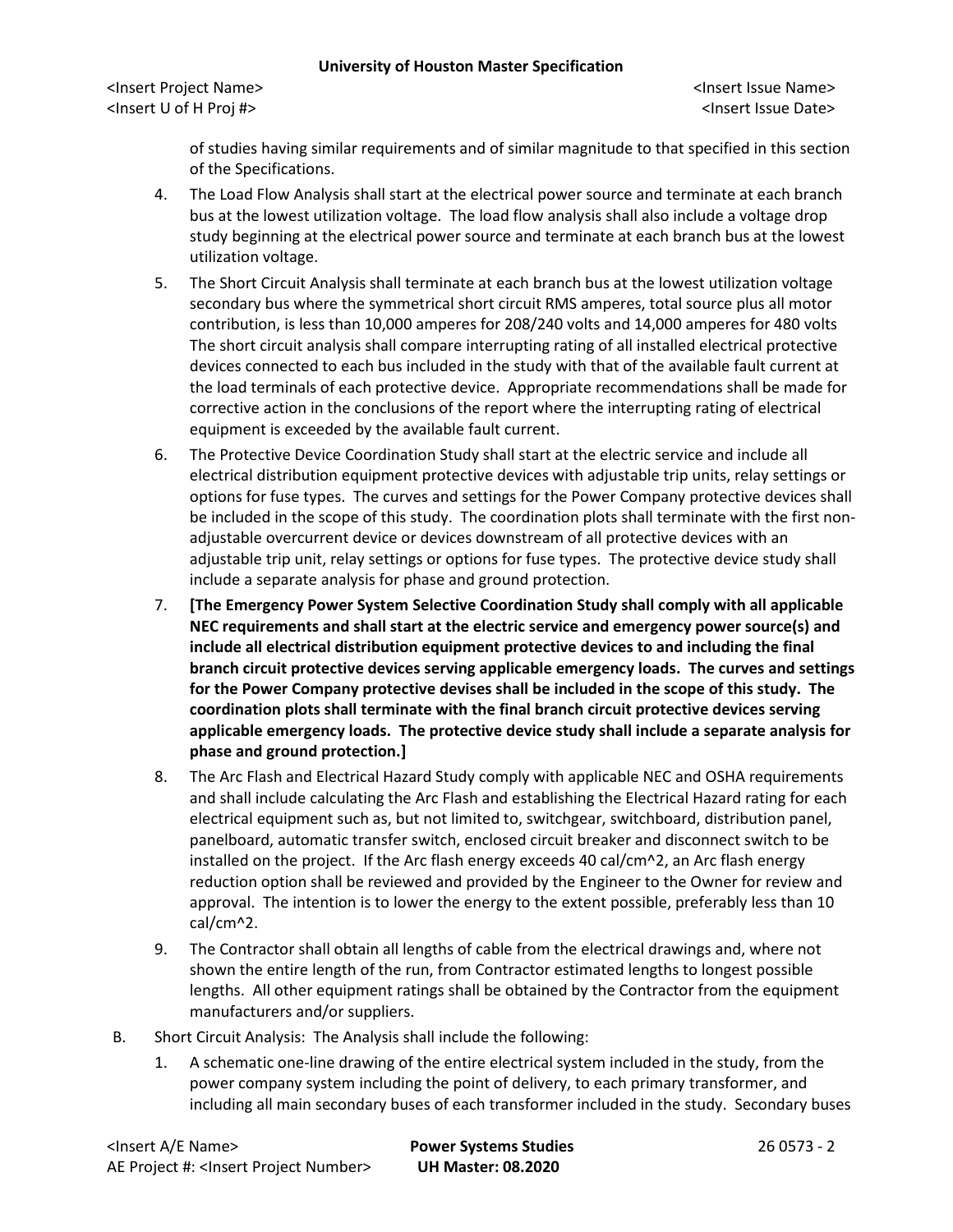<Insert Project Name> <Insert Issue Name> <Insert U of H Proj #> <Insert Issue Date>

shall include multiple secondary transformations within the scope of the study. Each device shall be identified using project assigned identification labels. Each motor 10 hp and larger shall be shown and identified. Each bus shall be assigned an identification number.

- 2. Source voltage and impedance data shall be given in the analysis, including reactance and resistance in OHMS to the source, and available symmetrical and asymmetrical short circuit amperes at the point of delivery of electrical power. Short circuit amperes shall be based on an assumed bolted 3 phase short circuit and phase to ground short circuit.
- 3. At each bus, including buses of all primary protective and switching devices, primary and secondary of all transformers, all secondary main and feeder breakers, and all secondary devices and panelboards within the scope of the study, the following shall be calculated for assumed bolted 3 phase short circuits.
	- a. Symmetrical RMS short circuit amperes, calculated using total source and motor contribution reactance and resistance values.
	- b. Asymmetrical average 3 phase RMS amperes at 1/2 cycle, calculated using actual total source and motor contribution X/R ratio.
	- c. Reactance ("X") and Resistance ("R") in OHMS at the voltage of the device being examined, including both The Power Company source and all motor contributions.
- 4. Calculation sheets for cable sections shall indicate voltage, wire size, cable length, reactance and resistance of the section in OHMS and total "X" and "R" to the source.
- 5. Calculation sheets for transformer sections shall indicate transformer kVA, secondary voltage, percent impedance, percent reactance, percent resistance, and total "X" and "R" value in OHMS at the secondary voltage to source, including The Power Company source impedance plus any primary motor contribution.
- 6. Calculation sheets for busway and miscellaneous devices shall provide all pertinent parameters including operating voltage, section "X" and "R" values in OHMS, and total "X" and "R" values in OHMS to the source, based on source impedance plus any motor contribution.
- 7. Bus summary sheets shall be provided giving consecutive bus numbers, description, voltage, "X" and "R" values in OHMS including The Power Company plus all motor contributions, symmetrical and asymmetrical short circuit amperes, X/R ration, and asymmetrical factor.
- 8. Motor summary sheets shall provide motor description and all pertinent motor data including subtransient reactance for each motor 10 hp and larger. Symmetrical short circuit amperes shall be given for each motor at the motor terminals.
- 9. An evaluation of the adequacy of the short-circuit ratings of the electrical equipment supplied by that manufacturer. For this evaluation, circuit breakers shall all be fully rated.
- 10. All information shall be presented in a report form, signed and sealed by the engineer providing the analysis.
- C. Protective Device Coordination Study: The Study shall include the following:
	- 1. Time-current coordination plots shall be made on log-log sheets or equivalent software generated plots and shall graphically indicate the coordination proposed for all of the key systems. The plots shall include complete titles, one-line diagram and legend.
	- 2. The Power Company's relay, fuse, or protective device shall be plotted with all load protective devices at the same voltage.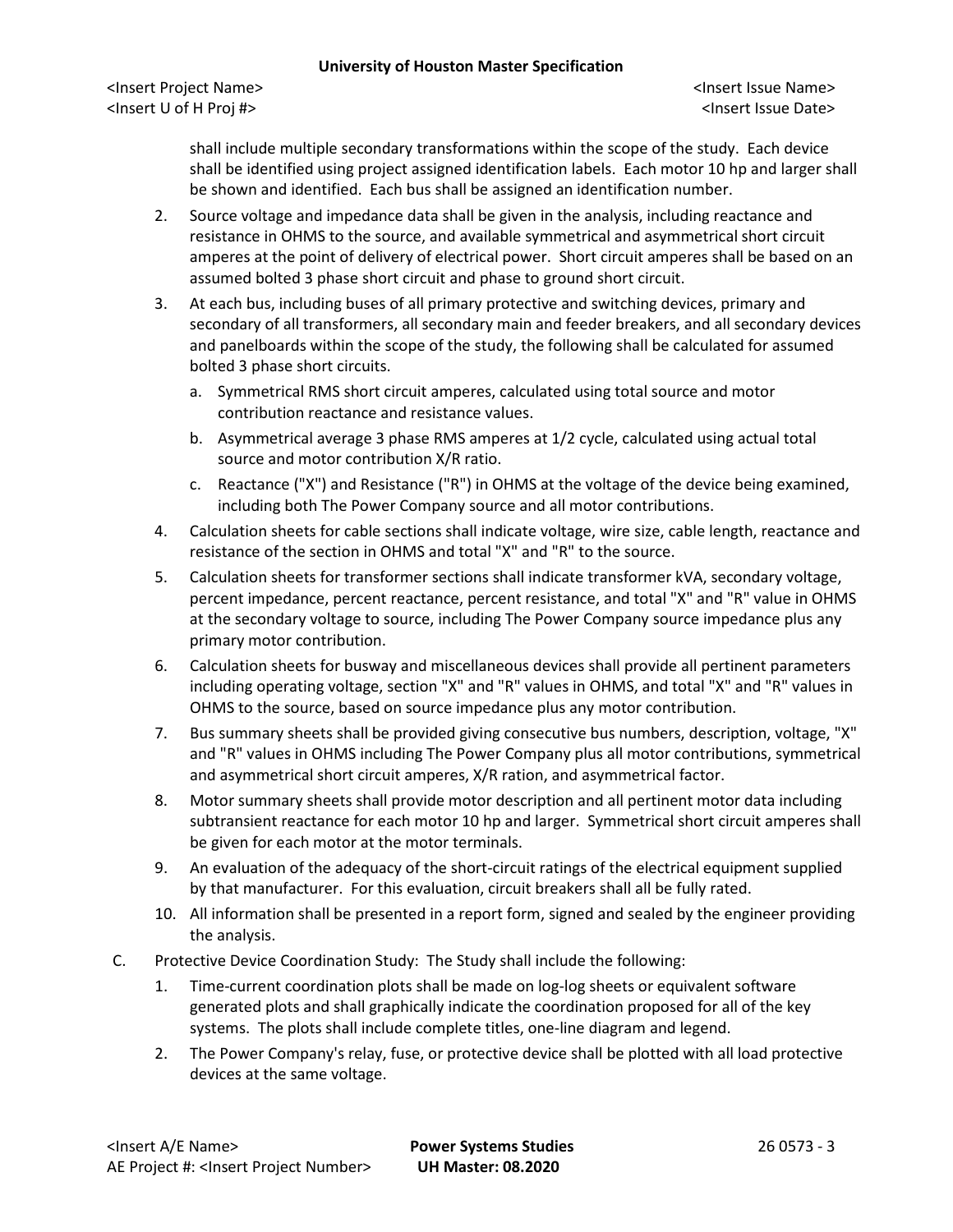<Insert Project Name> <Insert Issue Name> <Insert U of H Proj #> <Insert Issue Date>

- 3. Transformer primary protective device, transformer magnetic inrush, transformer ANSI withstand points, secondary voltage fuse or circuit breaker and largest feeder fuse or circuit breaker shall be plotted at the secondary voltage. Circuit breaker curves shall include complete operating bands, terminating with the appropriate available short circuit current. Fuse curves shall be identified as either total clearing time or damage time as applicable.
- 4. Low voltage circuit breakers shall have instantaneous, short delay, long-time pick-up and ground fault trip settings and ground fault ampere and time delay settings identified as plotted. Sensor or monitor rating shall be stated for each circuit breaker. All regions of the circuit breaker curve shall be identified.
- 5. The coordination plots shall include motors greater than 50 HP that are starting on line (DOL), starting characteristics and protective devices.
- 6. Feeder circuit breakers shall have the time-damage curve of the feeder conductors plotted to indicate protection of the conductor insulation at the total clearing time of the circuit breaker or fuse. This time-damage point shall be calculated for the specific parameters of conductor insulation used, with average 3 phase RMS asymmetrical amperes as 1/2 cycle calculated using actual resistance and reactance values of the source plus all motor contributions which exist at the load end of the feeder conductors. Conductor initial temperature and conductor maximum transient temperature for short circuits as recommended by ICEA shall be indicated.
- 7. High voltage relays shall have coil taps, time-dial settings and pick-up settings identified as plotted. Current transformer ratios shall be stated. Relays shall be separated by a 0.45 second and 0.3 for electronic relays, time margin to assure proper selectivity where feasible. The relay operating curves shall be suitably terminated to reflect the actual maximum fault current sensed by the device.
- 8. A determination of settings or ratings for the overcurrent and ground fault protective devices supplied. Where necessary, an appropriate compromise shall be made between system protection and service continuity, with **[service continuity] [system protection]** considered more important than **[system protection/service continuity.]** The time-current coordination analysis shall be performed with the aid of appropriate software. In addition, Arc flash energy reduction consideration shall be included.
- 9. A summary tabulation shall be provided listing manufacturer and type for all overcurrent protective devices and all recommended settings of each adjustable band included in each device.
- 10. An evaluation of the degree of system protection and service continuity possible with the overcurrent devices supplied.
- 11. When main breaker is provided with setback to reduce the arc fault level both settings shall be included in the study.
- 12. All information shall be presented in a report form, signed and sealed by the Engineer providing the analysis.
- **D. [Emergency Power System Selective Coordination Study: The Study shall include the following:**
	- 1. **Confirmation of selective coordination of all overcurrent devices associated with supplying utility and generator/UPS to emergency loads in accordance with all applicable requirements of NEC Article 100 and Paragraphs 700.27 and 701.18. Study shall be based on coordination to [0.1] [0.01] seconds. Study shall be based on the actual electrical equipment and overcurrent protective devices being submitted for the project.**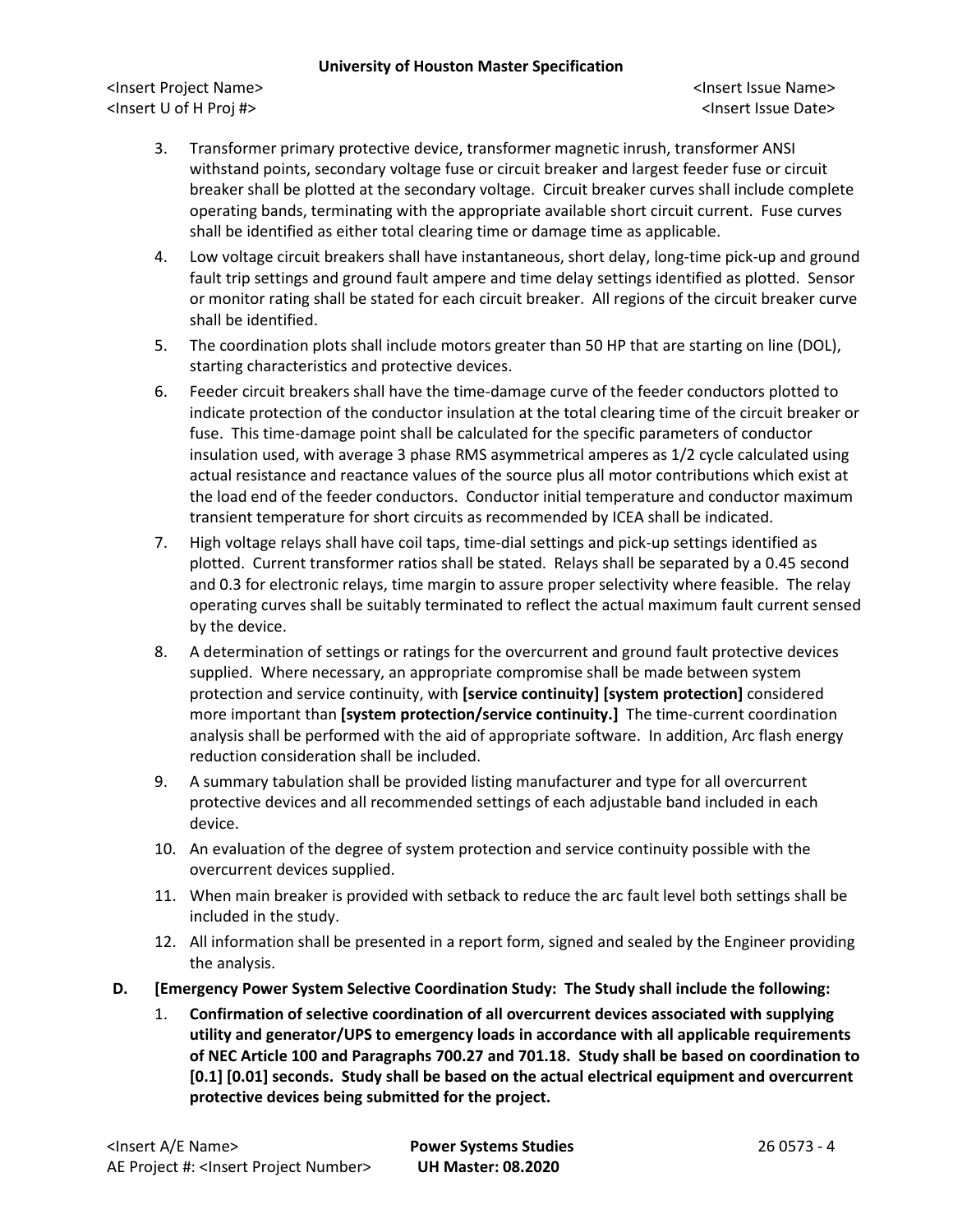<Insert Project Name> <Insert Issue Name> <Insert U of H Proj #> <Insert Issue Date>

- 2. **Time-current coordination plots shall be made on log-log sheets or equivalent software generated plots and shall graphically indicate the coordination proposed for all of the key systems. The plots shall include complete titles, one-line diagram and legend.**
- 3. **Circuit breakers shall indicate manufacturer and type and have instantaneous, short delay, long-time pick-up and ground fault trip settings and ground fault ampere and time delay settings identified as plotted. Sensor or monitor rating shall be stated for each circuit breaker. All regions of the circuit breaker curve shall be identified. Circuit breaker curves shall include complete operating bands, terminating with the appropriate available short circuit current.**
- 4. **Fuses shall have fuse manufacturer and type indicated. Fuse curves shall be identified as either total clearing time or damage time as applicable.**
- 5. **Microprocessor relays shall indicate manufacturer and type and have coil taps, time-dial settings and pick-up settings identified as plotted. Current transformer ratios shall be stated. Relays shall be separated by a 0.30 second time margin to assure proper selectivity where feasible. The relay operating curves shall be suitably terminated to reflect the actual maximum fault current sensed by the device.**
- 6. **A summary tabulation shall be provided listing manufacturer and type for all overcurrent protective devices and all recommended settings of each adjustable band included in each device.**
- 7. **Confirmation that the proposed overcurrent protection devices, set or selected as recommended, will provide the specified selective coordination. Should the overcurrent devices proposed for the project not be capable of providing the specified selective coordination, the report shall include recommendations for overcurrent protective device changes required to provide the specified coordination and calculations, plots, recommended settings as specified herein for the recommended overcurrent device changes to provide the specified selective coordination.**
- 8. **All information shall be presented in a report form, signed and sealed by the Engineer providing the analysis.]**
- E. Arc Flash & Electrical Hazard Analysis: The Analysis shall include the following:
	- 1. The Arc-Flash & Electrical Hazard Analysis (AFEHA) shall be performed in accordance with the requirements of NFPA 70 Section 110.16, NFPA 70E, NESC ANSI C2-2007 Section 410.A.3, IEEE Std. 1584 and OSHA 29 CFR 1910.132(d) and 1910.335.
	- 2. The AFEHA shall:
		- a. Calculate incident energy levels and flash protection boundaries at all relevant equipment busses based on available short-circuit current, protective device clearing time and other applicable one-line diagram information. Incident energy calculations shall be provided at line and load side. Including all DC systems.
		- b. Calculate the, Arc Flash Boundary and incident energy for each switchboard, distribution panel, panelboard, automatic transfer switch, enclosed circuit breaker and disconnect switch to be installed on the project.
		- c. Establish the Arc Flash Protection Boundary (Shock Protection Boundaries: Limited and restricted approach boundary) as required by NFPA 70E for each piece of electrical equipment such as, but not limited to, switchboard, distribution panel, panelboard, automatic transfer switch, enclosed circuit breaker and disconnect switch to be installed on the project.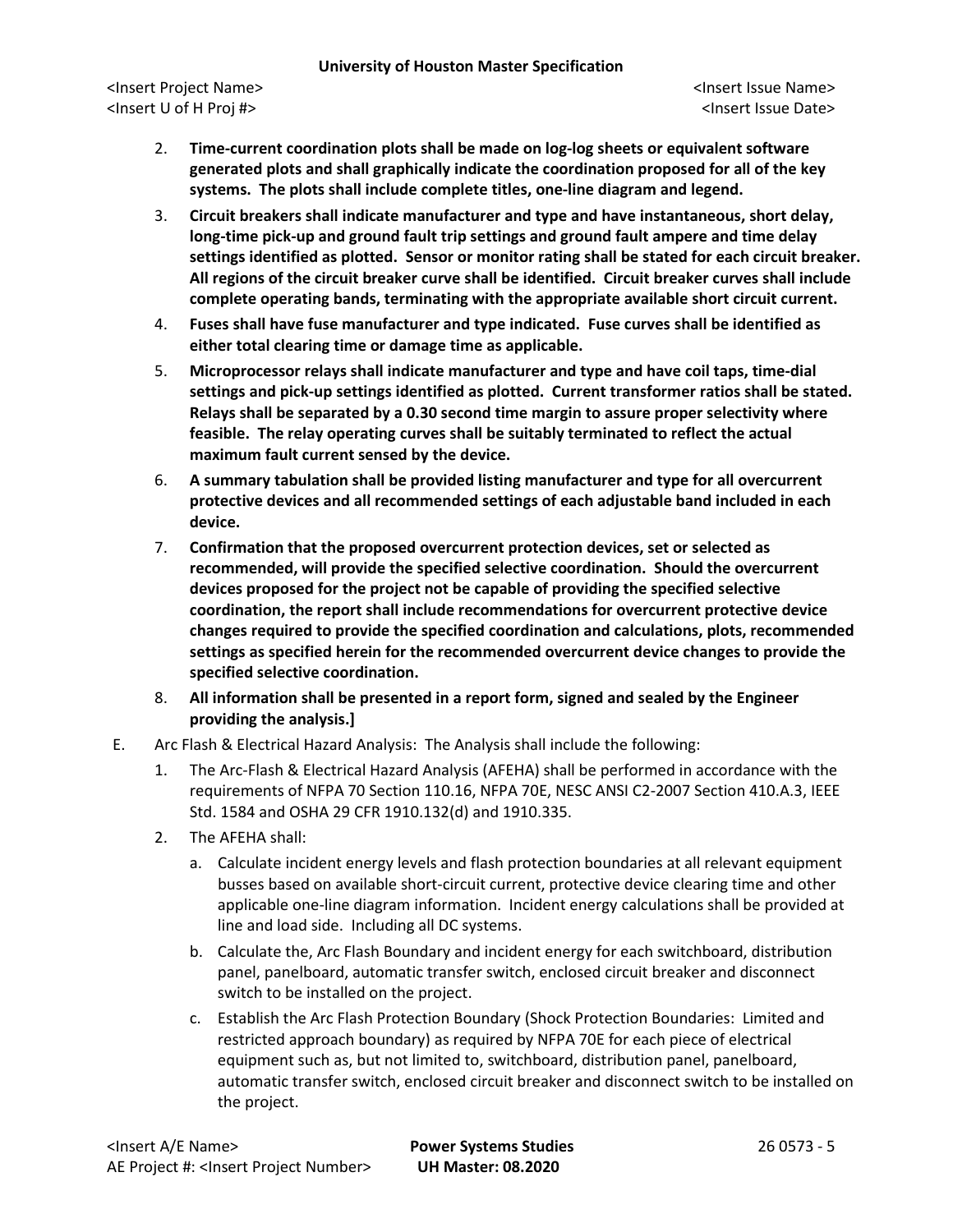<Insert Project Name> <Insert Issue Name> <Insert U of H Proj #> <Insert Issue Date>

- d. Provide equipment specific environment and chemical Arc-flash hazard warning label requirements per NEC Section 110.16 for each switchboard, distribution panel, panelboard, automatic transfer switch, enclosed circuit breaker, disconnect switch and all DC systems to be installed on the project, including all information specified to be provided on individual equipment warning labels. Arc Flash Labels shall meet all of the following requirements per NFPA 70 and 70E. Per NFPA 70E, equipment labeling, shall contain available incident energy and the corresponding working distance only. Arc Flash Energy greater than 40 cal/cm^2 shall be color coded red with additional notes that equipment shall not be operated. Arc Flash Labels shall be submitted to the Owner for review and approval of information to be included on labels.
- e. Provide recommendations and methods to mitigate the hazard risk, where applicable, in order to reduce PPE requirements. If the Arc flash energy exceeds 40 cal/cm^2, an Arc flash energy reduction option shall be provided to the Owner for review and approval. The intention is to lower the arc flash energy, if possible, to less than 10 cal/Cm^2.
- f. Harmonic systems analysis: For power systems that include electronic switching devices such as adjustable speed drives (ASDs), soft starters, or uninterruptible power supply (UPS) systems, a harmonic study shall be performed. The study shall determine if the total harmonic distortion on any bus that supplies loads, other than electronically-switched devices, is more than 5 percent and does not comply with IEEE 519. The harmonic study shall also determine if any negative actions, such as the tripping of circuits or overvoltage conditions, can result due to switching of power factor correction capacitor systems. If so, corrective measures may be required (consult with the Owner).
- g. Ground Grid Studies: A study shall be done during the design phase to help determine the required number and type of ground rods required to meet the desired resistance levels as identified Normally, the grounding electrode system shall have a resistance to earth of 5 ohms or less as verified by testing. Some instrument systems, especially those using intrinsically safe systems, require a resistance to earth of 1 ohm or less. A study shall be done during the design phase to verify that the required number and type of ground rods are installed to meet these resistance levels. The study shall be based on measured soil conditions or as directed by the Owner. A grounding study based on IEEE 80 and IEEE 142 shall be performed whenever a utility-fed main outdoor substation yard is in the scope of work. Calculations showing the touch and step potentials in the outdoor substation shall be submitted to the Owner.
- h. All information shall be presented in a report form, signed and sealed by the engineer providing the analysis.

# 1.3 STUDY AND ANALYSIS SEQUENCE

A. All studies and analysis specified herein shall be completed and submitted with electrical distribution equipment submittals to allow the Engineer to review submitted electrical distribution equipment for interrupting rating, coordination and arc flash related coordination.

# 1.4 QUALITY ASSURANCE

A. All electrical studies shall be performed by the Engineering Department of the electrical equipment supplier for the project or by a qualified engineering consultant approved in writing in advance by the Engineer.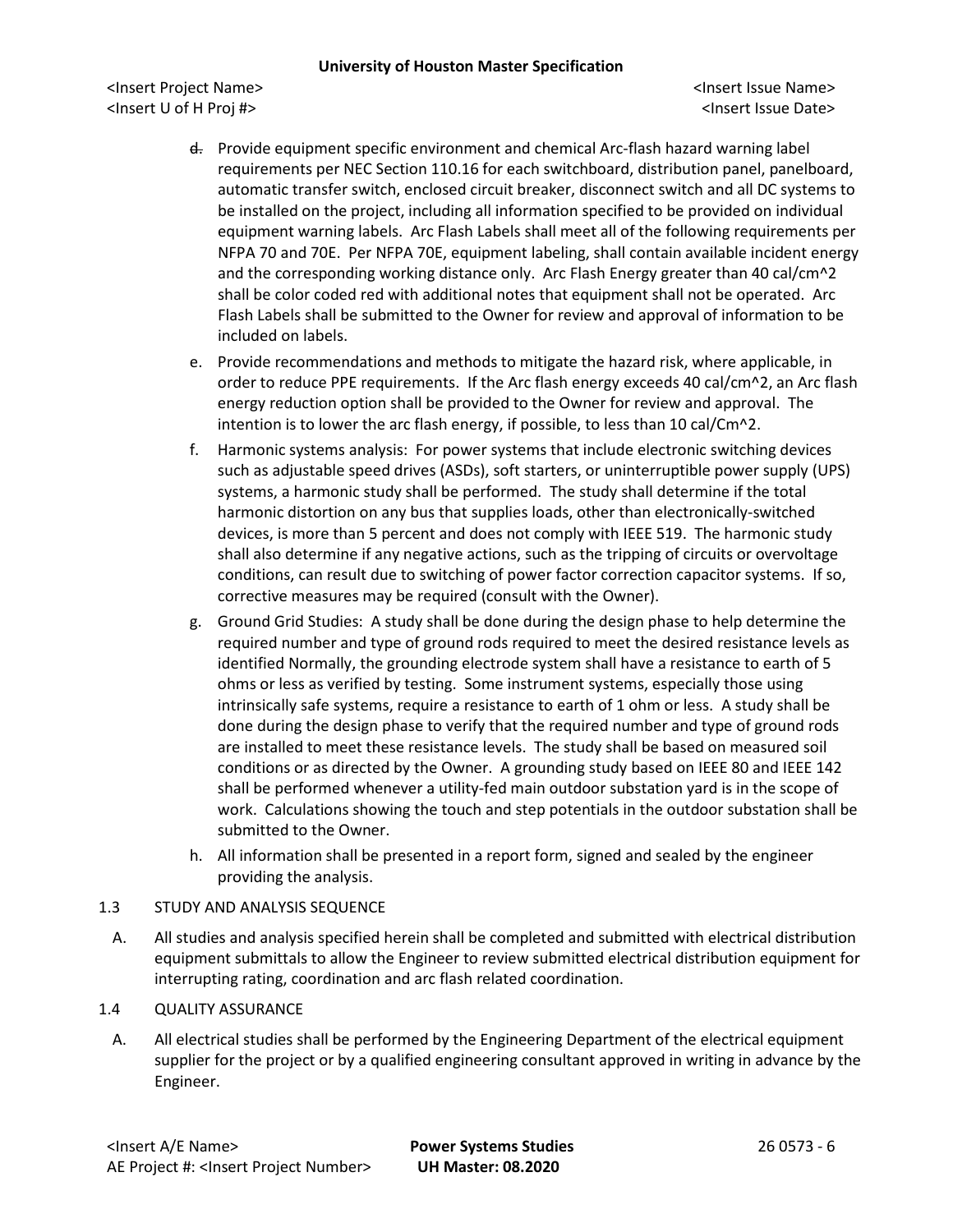### 1.5 SUBMITTALS

- A. Shop drawing submittals shall include, but not be limited to, the following:
	- 1. Four copies of the Load Flow analysis including but not limited to:
		- a. A printout of input data, calculated results and an explanation of how to interpret the data.
		- b. A one-line diagram identifying all bus locations and the maximum available short-circuit current at each bus.
		- c. A listing of the equipment regarding the normal current carrying capacity and normal current load. In addition, the voltage drop results shall be provided for every cable.
	- 2. Four copies of the Short-Circuit Analysis including, but not limited to:
		- a. A printout of input data, calculated results and an explanation of how to interpret the data.
		- b. A one-line diagram identifying all bus locations and the maximum available short-circuit current at each bus.
		- c. A bus-to-bus listing of the maximum available short-circuit current expressed in RMS symmetrical amperes and the X over R ratio of that fault current.
		- d. A table of specified equipment short-circuit ratings versus calculated short-circuit current values with notations of locations where are specified equipment short-circuit ratings are less or greater than required at the point of application.
		- e. An analysis of the results in which any overrating or inadequacies shall be called to the attention of the Engineer and recommendations made for improvements.
	- 3. Four copies of the Protective Device Coordination Study including, but not limited to:
		- a. Time-current characteristic curve drawings on log-log printouts which illustrate:
			- 1) The recommended settings for all adjustable relays, overcurrent protective devices and ground fault protective devices provided for the project.
		- 2) The key or limiting overcurrent device characteristics, load characteristics, and protection requirements affecting the settings or ratings of the overcurrent protective devices supplied.
		- 3) The degree of service continuity and system protection achieved with the overcurrent protective devices supplied.
		- b. A tabulation of the recommended settings for all adjustable relays, overcurrent protective devices and ground fault protective devices and type selections for fuse protective devices supplied.
		- c. An analysis of the results in which any inadequacies related to selective coordination shall be called to the attention of the Engineer with recommendations for improved coordination.
	- 4. **[Four copies of the Emergency Power System Selective Coordination Study including, but not limited to:**
		- **a. Time-current characteristic curve drawings on log-log printouts which illustrate:**
			- 1) **Compliance of the provided overcurrent protective devices with the specified selective coordination requirements.**
		- 2) **The recommended settings for all adjustable relays, overcurrent protective devices and ground fault protective devices provided for the project.**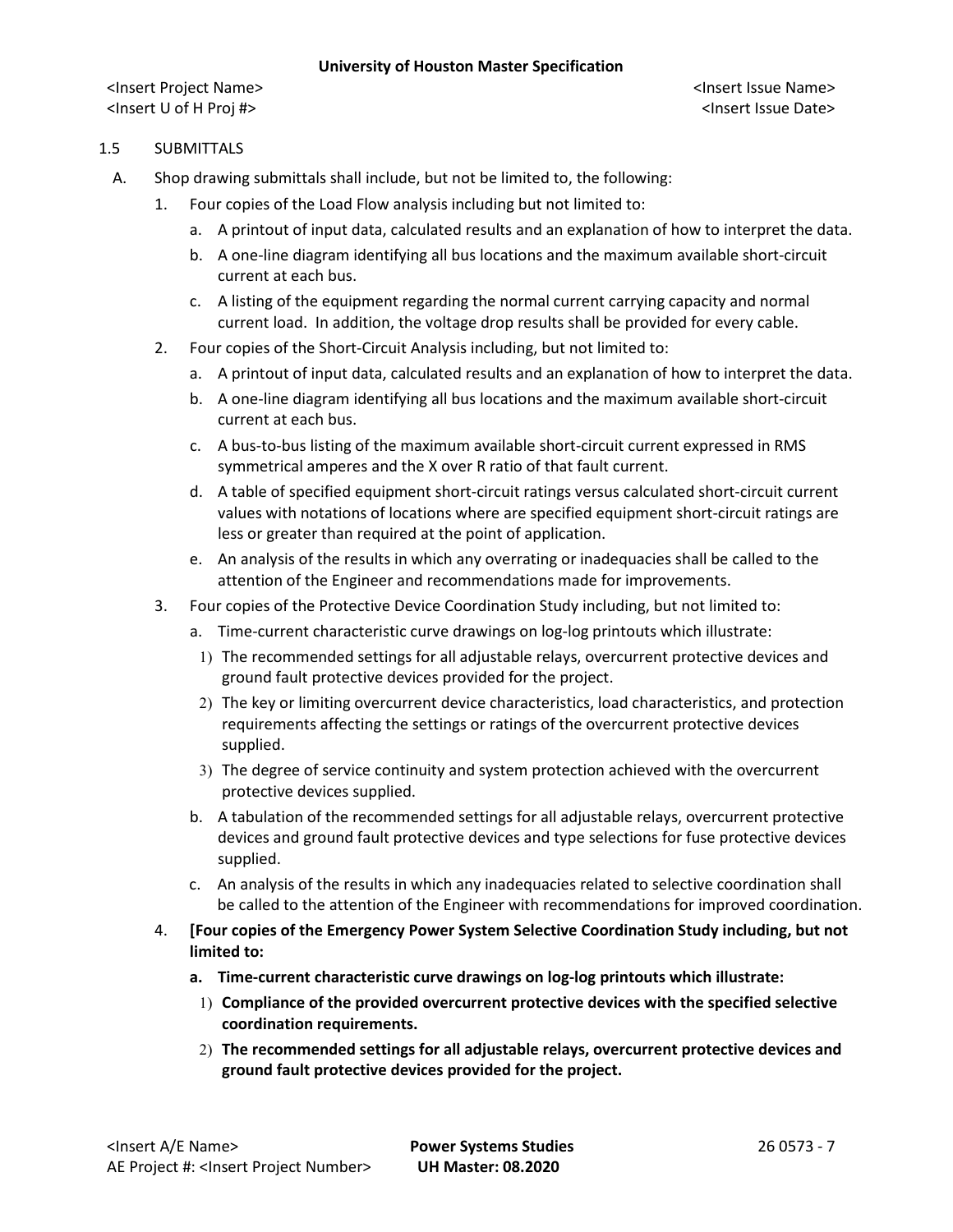- **b. A tabulation of the recommended settings for all adjustable relays, overcurrent protective devices and ground fault protective devices and type selections for fuse protective devices supplied.**
- **c. An analysis of the results in which any inadequacies related to the specified selective coordination shall be called to the attention of the Engineer with recommendations for improved coordination.]**
- 5. Four copies of all the electrical powers studies including, but not limited to:
	- a. Minimum Arc Fault Current, Shock and Arc Flash Boundary and Arc Fault Rating (cal/cm<sup>2</sup>) for each switchboard, distribution panel, panelboard, automatic transfer switch, enclosed circuit breaker and disconnect switch to be installed on the project.
	- b. Arc Flash Hazard Category and risk of personnel injury as a result of exposure to incident energy released during an arc flash event for each switchboard, distribution panel, panelboard, automatic transfer switch, enclosed circuit breaker and disconnect switch to be installed on the project.
	- c. Current appropriate ratings of personal protective equipment (PPE) for each switchboard, distribution panel, panelboard, automatic transfer switch, enclosed circuit breaker and disconnect switch to be installed on the project.
	- d. The Arc Flash Protection Boundary (approach limit distance) as required by NFPA 70 and NFPA 70E for each switchboard, distribution panel, panelboard, automatic transfer switch, enclosed circuit breaker and disconnect switch to be installed on the project.
	- e. Equipment specific environment and chemical arc-flash hazard warning label requirements per NEC Section 110.16 and NFPA 70E for each switchboard, distribution panel, panelboard, automatic transfer switch, enclosed circuit breaker and disconnect switch to be installed on the project, including all information specified to be provided on individual equipment warning labels.
	- f. Recommendations and methods to mitigate the hazard risk, where applicable, in order to reduce PPE requirements
- 6. Cut sheets and submittal information on the Arc Flash warning labels being provided.
- 7. Additional information as required in Section 26 0001 "Electrical General Provisions".
- 8. Contractor to provide all electronic data files (SKM, ETAP, etc.) to Owner at the conclusion of the project as part of close out documentation.

# PART 2 - PRODUCTS

# 2.1 ARC FLASH WARNING LABELS

A. Labels: Seton Write-On Arc Flash Warning Labels or an approved equal labels with NEC and OSHA required warning information. If the Arc flash energy exceeds 40 cal/cm^2, an Arc flash energy reduction option shall be provided to the Owner for review and approval. The intention is to lower the energy, if possible, to less than 10 cal/cm^2.

# PART 3 - EXECUTION

3.1 PROTECTIVE DEVICE SELECTION AND SETTING